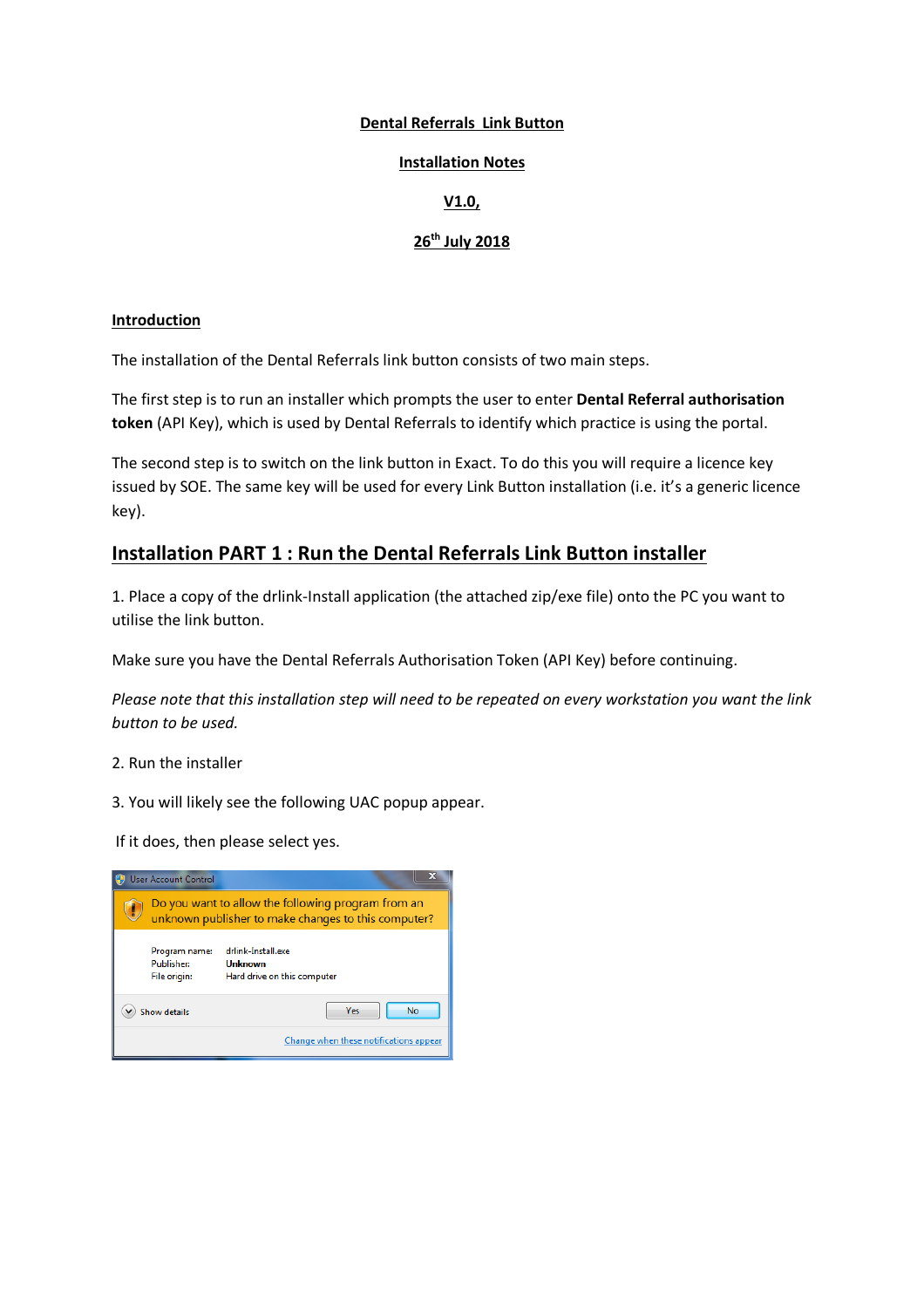4. You now need to review and agree to the licensing terms.

When ready, please select I agree.

| х<br>▣<br><b>HA SOE - DReferralsLink Setup: License Agreement</b>                                                                                                                                                              |  |  |  |  |  |  |  |  |
|--------------------------------------------------------------------------------------------------------------------------------------------------------------------------------------------------------------------------------|--|--|--|--|--|--|--|--|
| Please review the license agreement before installing SOE - DReferralsLink.<br>If you accept all terms of the agreement, dick I Agree.                                                                                         |  |  |  |  |  |  |  |  |
| <b>DRefferalsLink</b><br>┻<br>COPYRIGHT (c) 2018 BY Software of Excellence UK Ltd<br>Ξ                                                                                                                                         |  |  |  |  |  |  |  |  |
| Please read carefully the terms and conditions of this End User License<br>Agreement ("EULA") before installing the DReferralsLink software<br>("Software").                                                                   |  |  |  |  |  |  |  |  |
| This EULA provides a license agreement between Software of Excellence UK<br>Ltd ("Licencor") and you (person or organisation) ("Licensee") to use the<br>Software and contains warranty information and liability disclaimers. |  |  |  |  |  |  |  |  |
| By installing and using the Software you accept and agree to the terms of this<br>FULA. If you do not agree with these terms and conditions, you must cancel                                                                   |  |  |  |  |  |  |  |  |
| Cancel<br>I Agree<br>Nullsoft Install System v3.03                                                                                                                                                                             |  |  |  |  |  |  |  |  |

5. Specify installation folder.

For the purposed of the beta trial please stick to using the default installation folder shown below.

| ×<br>SOE - DReferralsLink Setup: Installation Folder                                                                                                                                      |  |  |  |  |  |  |  |  |
|-------------------------------------------------------------------------------------------------------------------------------------------------------------------------------------------|--|--|--|--|--|--|--|--|
| Setup will install SOE - DReferralsLink in the following folder. To install in a<br>different folder, click Browse and select another folder. Click Install to start<br>the installation. |  |  |  |  |  |  |  |  |
| <b>Destination Folder</b><br>C:\DReferrals<br>Browse                                                                                                                                      |  |  |  |  |  |  |  |  |
|                                                                                                                                                                                           |  |  |  |  |  |  |  |  |
| Space required: 2.4 MB                                                                                                                                                                    |  |  |  |  |  |  |  |  |
| Space available: 335.6 GB                                                                                                                                                                 |  |  |  |  |  |  |  |  |
| <b>Install</b><br>Cancel<br>< Back<br>Nullsoft Install System v3.03                                                                                                                       |  |  |  |  |  |  |  |  |

Select Install.

6. At the end of the install process a windows popup will be displayed prompting for your Dental Referrals Practice Authorisation token (API Key). This is the authorisation token issued by Dental Referrals to the practice. Enter your code after the prompt and hit return.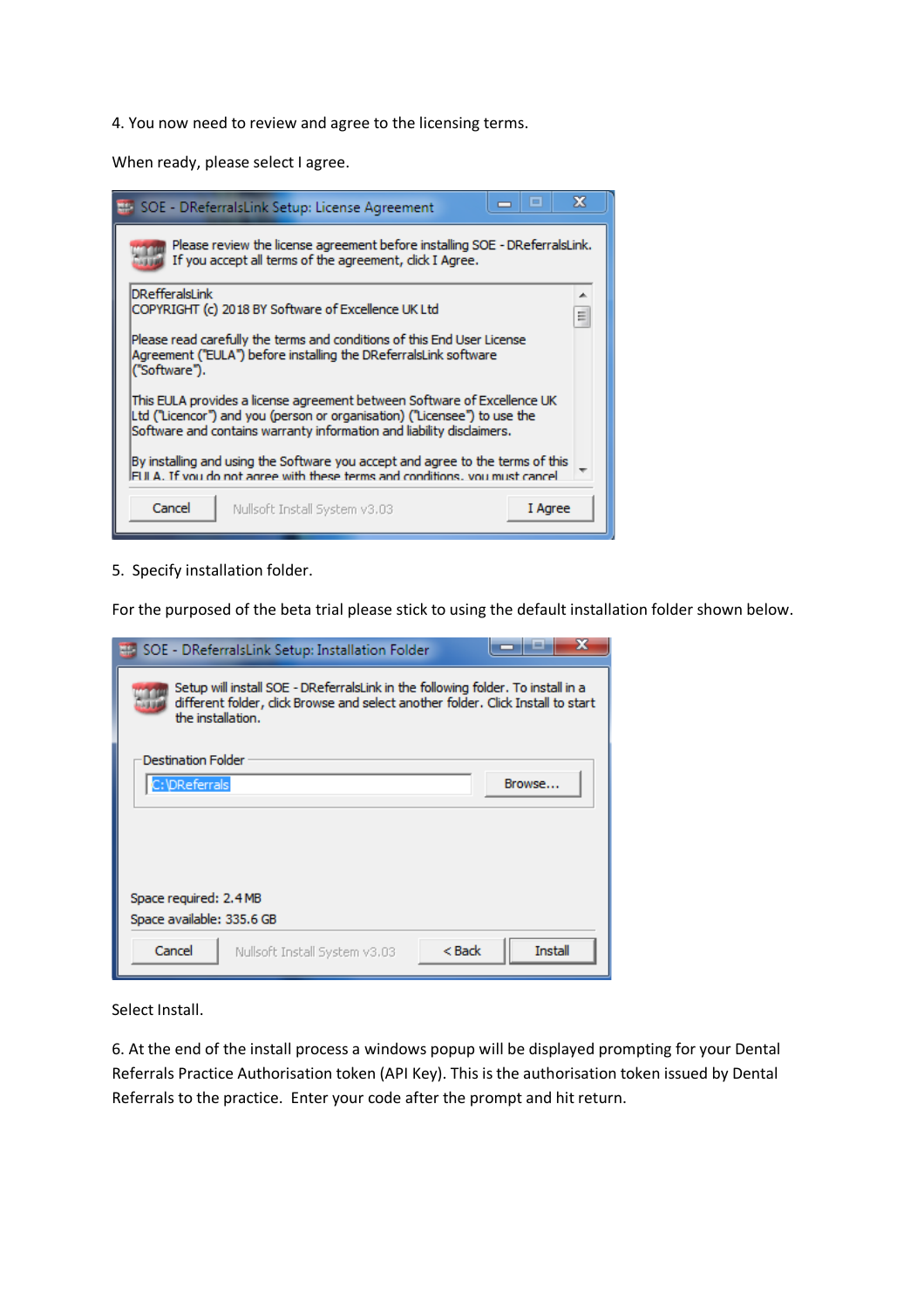

If the wrong code is entered or this code needs to be changed then this step can be repeated by running the CreateAuthToken script in the install directory.

7. Complete the installation by selecting close

|              | SOE - DReferralsLink Setup: Completed     | $\equiv$ | $\Sigma\!$<br>$\boxed{\square}$ |
|--------------|-------------------------------------------|----------|---------------------------------|
| Completed    |                                           |          |                                 |
| Show details |                                           |          |                                 |
|              |                                           |          |                                 |
|              |                                           |          |                                 |
|              |                                           |          |                                 |
|              |                                           |          |                                 |
| Cancel       | $<$ Back<br>Nullsoft Install System v3.03 |          | Close                           |

You can now move on to PART 2.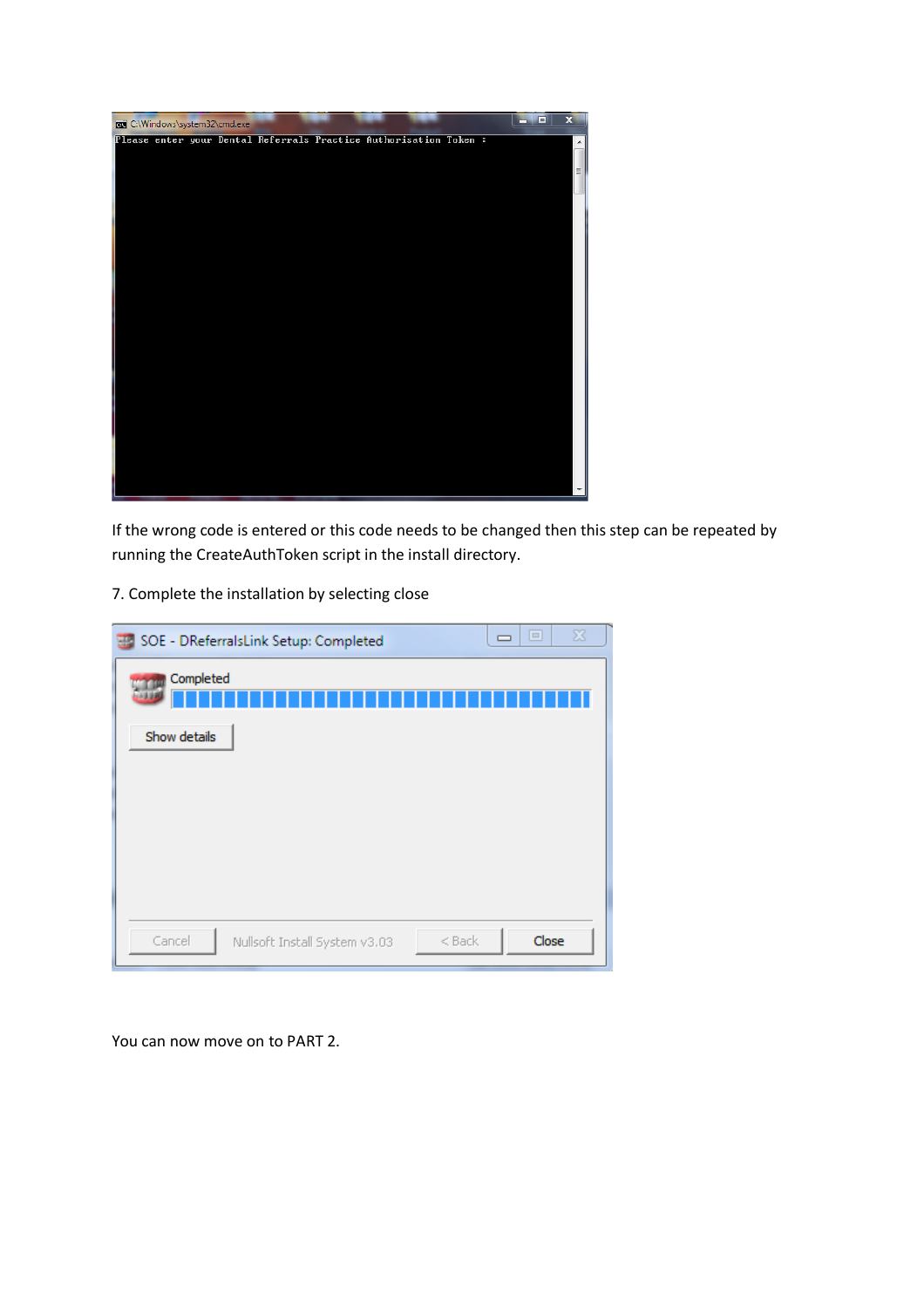# **Installation PART 2: Run the Dental Referrals Link Button installer**

1. Ensure that the version of Exact that's installed supports Link Buttons. You will need to ensure that you have Exact V12.7 PF2 or newer installed (check the Exact Help>About option to display the software version).

- 2. Login to Exact with Admin privileges
- 3. Select Configure > Practice Settings > Product Licences
- 4. Select "+1" to add a new Licence.

| <b>Add Product Licence</b>   |                                      |  |  |  |  |  |
|------------------------------|--------------------------------------|--|--|--|--|--|
| <b>Product Name</b>          | <b>Dental Referrals</b>              |  |  |  |  |  |
| Key                          | c6e33d4a-f358-4b89-a666-ba96f5067407 |  |  |  |  |  |
| Access Code                  |                                      |  |  |  |  |  |
| Computer   LUKSO2003         |                                      |  |  |  |  |  |
| c:\DREferrals<br>Path        |                                      |  |  |  |  |  |
| <b>Copy To All Computers</b> |                                      |  |  |  |  |  |
| Cancel<br>OK                 |                                      |  |  |  |  |  |

5. Under Product Name enter a title that is initially meaningful to you.

We Suggest "Dental Referrals"

Please note that once the licence has been authenticated this name will update to reflect the actual name registered against the licence key.

6. Under the key enter the following SOE link button licence key

c6e33d4a-f358-4b89-a666-ba96f5067407

## *This is a free licence so the same key can be used to enable this link button on any number of workstations.*

7. Please leave the access code blank ( it is not required for this Link Button ) .

8. Enter the directory path where you have installed the scripts in Part one.

At the current time you should be using C:\DReferrals.

This will need to be entered on every workstation using the link button. You can use the "Computer" drop down to choose the workstation and enter the path.. If you wish for the link to be activated on all machines then you can use the "Copy to All Machines" option.

9. Check that all details have been entered correctly and then press OK.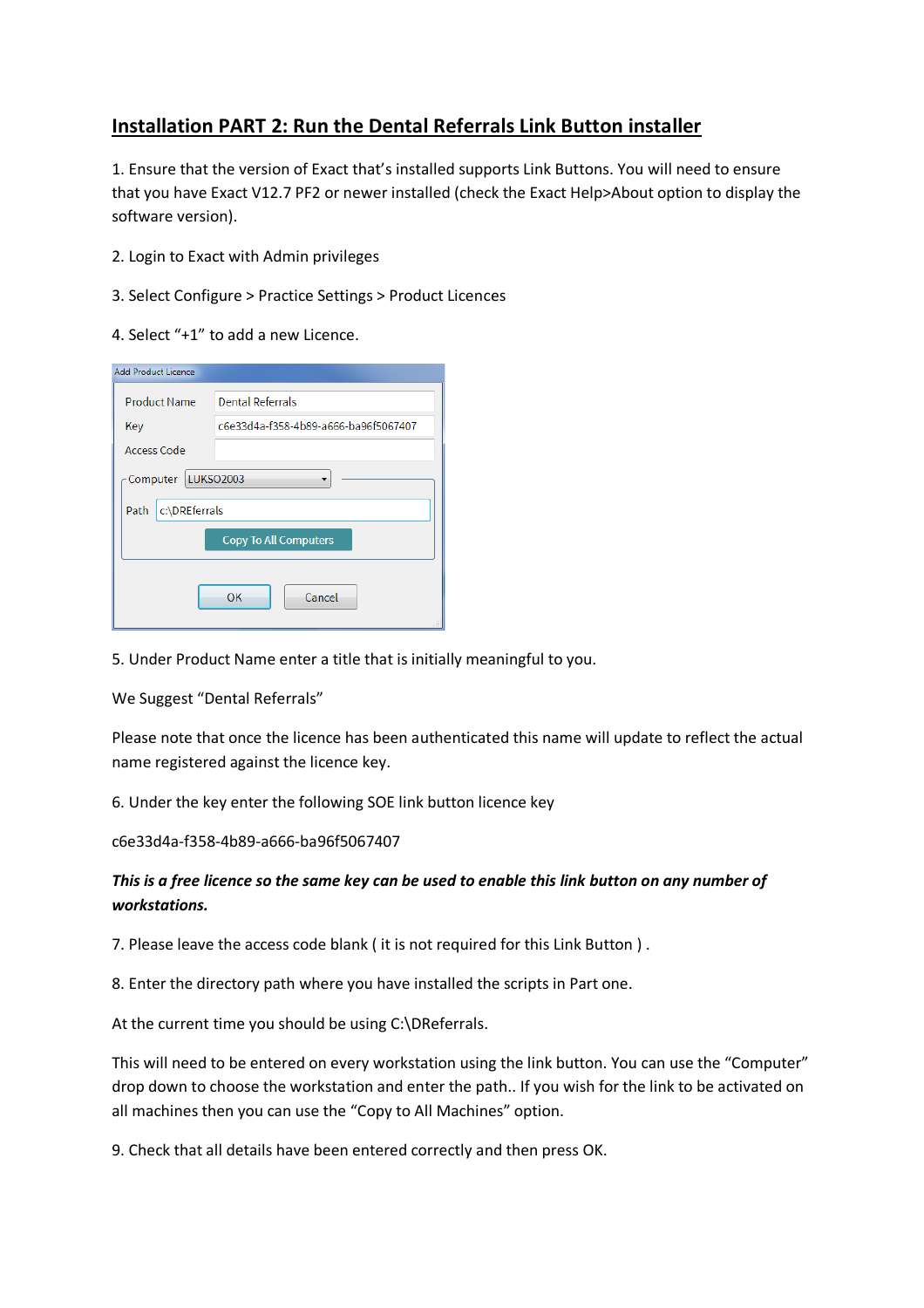The licence will now be checked and validated and you should see an entry similar to below.

|                                                  | <b>Product Licences</b>       |       |                                   |                           |  |  |    |  |  |
|--------------------------------------------------|-------------------------------|-------|-----------------------------------|---------------------------|--|--|----|--|--|
|                                                  | Practice ID: PETE123456       |       |                                   |                           |  |  |    |  |  |
|                                                  | <b>Product Name</b>           |       | Enabled Last Checked Date Message |                           |  |  |    |  |  |
|                                                  | <b>MediVision DevTest</b>     | True  | Today                             |                           |  |  |    |  |  |
|                                                  | Dental Referrals DevTest True |       | Today                             |                           |  |  |    |  |  |
|                                                  | <b>Dental Refferals</b>       | False |                                   | Checking licence validity |  |  |    |  |  |
| $ed \uparrow \uparrow$<br>$+1$<br>m<br><b>OK</b> |                               |       |                                   |                           |  |  | db |  |  |

Please note this screen does not auto update so please exit this screen by pressing OK.

Checking the licence validity can sometimes take a couple of minutes to process so please wait a minute or two and then re-enter the product licences screen. Once confirmed the licence should change to enabled = True.

You should now see a screen similar to below.

| <b>Product Licences</b>       |      |                                   |                          |    |
|-------------------------------|------|-----------------------------------|--------------------------|----|
| Practice ID: PETE123456       |      |                                   |                          |    |
| <b>Product Name</b>           |      | Enabled Last Checked Date Message |                          |    |
| <b>MediVision DevTest</b>     | True | Today                             |                          |    |
| Dental Referrals DevTest True |      | Today                             |                          |    |
|                               |      |                                   |                          |    |
|                               |      |                                   |                          |    |
|                               |      |                                   | │e॑d │ ↑ │ ↓ │ ⋒<br>$+1$ | db |
|                               |      | OK                                |                          |    |

Once the licence is enabled then close and relaunch Exact workstation. When you select a patient from the patient toolbar the extra Dental Referrals Icon will appear. *Please note the icon will not appear until you select a specific patient.*